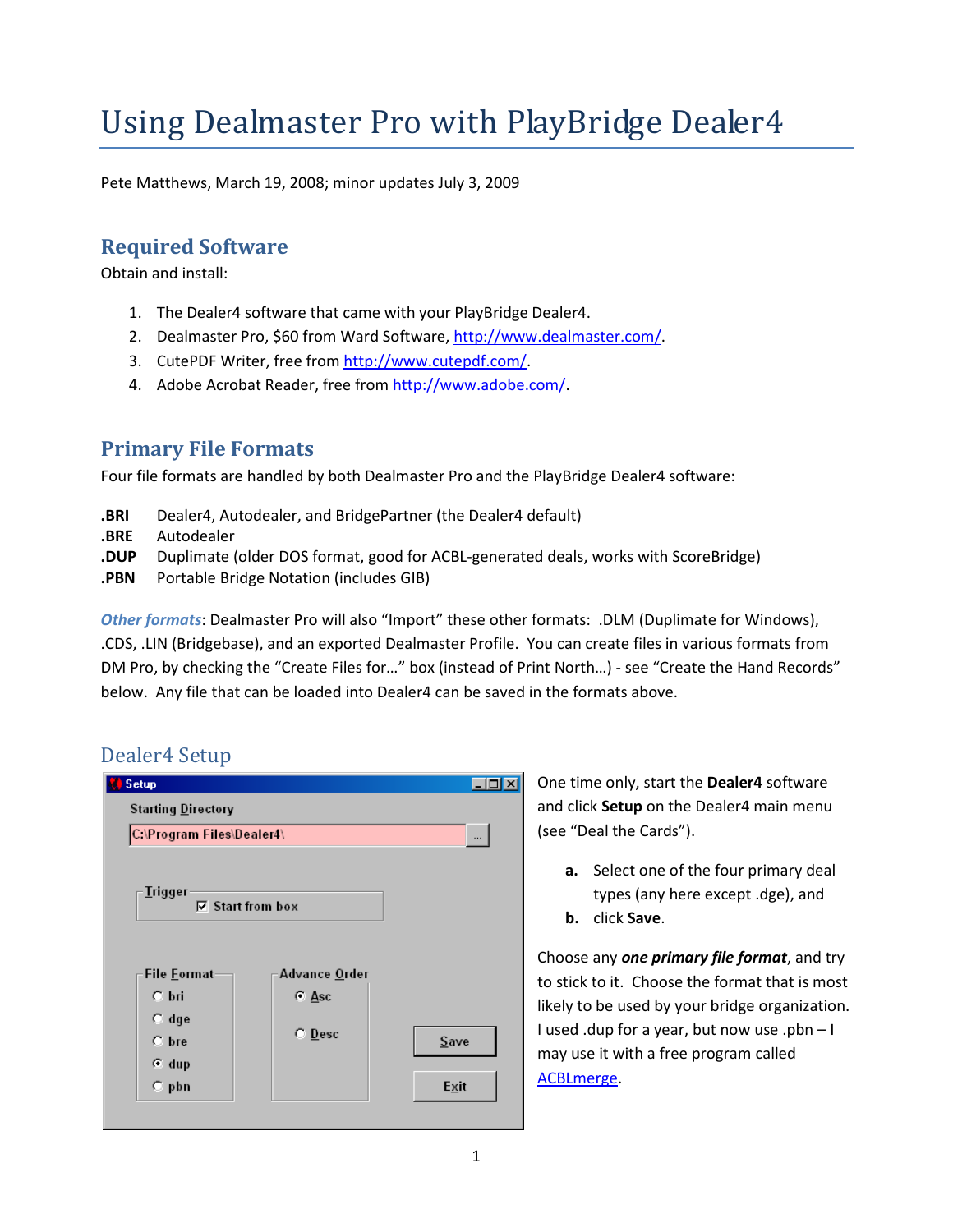# Dealmaster Pro Setup

### **Miscellaneous Functions Menu**

| <b>My name and Preferences</b>      |
|-------------------------------------|
| <b>Distribution Points Table</b>    |
| <b>Maintain Classifications</b>     |
| <u>A</u> ssign keys for A,K,Q and J |
| Import Deal Files                   |
| Language Selection                  |
| <b>AddResses of Distributors</b>    |
| <b>README File - Browse/Print</b>   |
| <b>SUit Symbol Analysis</b>         |
| <b>Color Selection</b>              |
| Install Deep <u>F</u> inesse        |
| Traveller Design                    |
| Misc. Problems/Other                |
| <u>eX</u> it                        |
|                                     |

One time only, start the Dealmaster Pro software (see "Generating Random Deals"), and click Miscellaneous on the main menu.

Then, in turn, click

- a. My Name and Preferences,
- b. Language Selection, and
- c. Misc. Problems/Other

| <b>Setup and Preferences</b>                                                        |  |  |  |
|-------------------------------------------------------------------------------------|--|--|--|
| <b>My Name and Preferences</b>                                                      |  |  |  |
| You may change the following at any time. See Miscellaneous Menu option.            |  |  |  |
| Enter title to appear at top of printouts  normally your name or name of your club: |  |  |  |
| My Name: MIT/DL Bridge Club                                                         |  |  |  |
| $\Box$ Fill 4th hand when three hands are filled.                                   |  |  |  |
| □ Hollow Heart and Diamond symbols for Word Perfect                                 |  |  |  |
| $\Box$ Position arrow at spade row when hand is full.                               |  |  |  |
| $ \mathsf{F} $<br>Unused                                                            |  |  |  |
| $\triangledown$ Deal Detail printouts: show suit symbols for hands not selected     |  |  |  |
| ОK                                                                                  |  |  |  |

Enter the name of your bridge club as My Name, and click OK.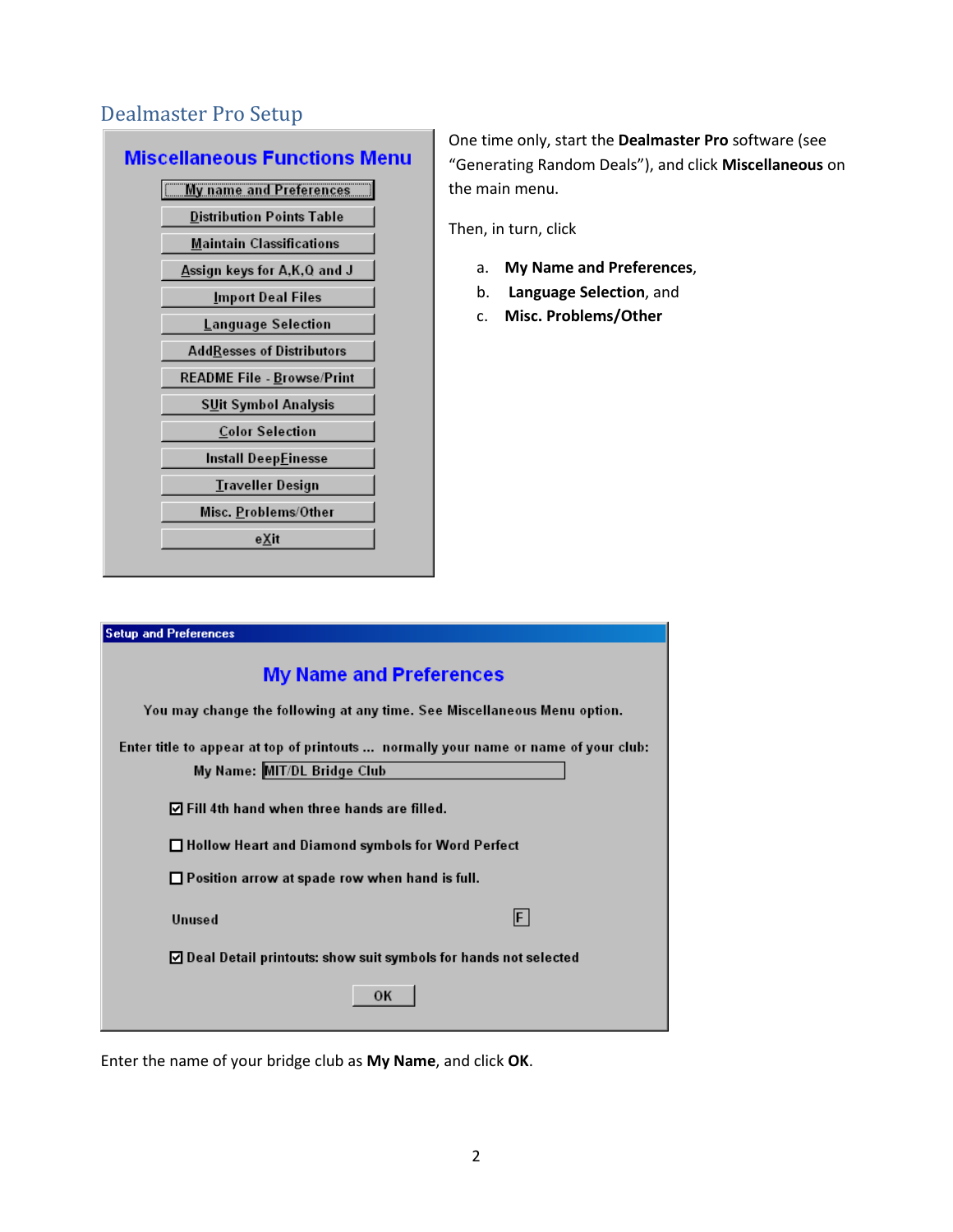| <b>Language Selection</b><br>The selection of a language and                                                                                                                                                                                     | Enter the correct word in your language for the<br>English word:                                                                                                                                                    |                                                                                                                                                                                               |  |
|--------------------------------------------------------------------------------------------------------------------------------------------------------------------------------------------------------------------------------------------------|---------------------------------------------------------------------------------------------------------------------------------------------------------------------------------------------------------------------|-----------------------------------------------------------------------------------------------------------------------------------------------------------------------------------------------|--|
| entry of words at the right will<br>affect the basic printout of deals.<br>★ © English (USA)<br>$\star\star$ $\degree$ Italian<br>$\star\star$ C French<br>** ∩ German<br>$\star\star$ C English (not USA)<br>$\star$ = Dates in MM/DD/YY format | <b>English</b><br>"North"<br>"East"<br>"South"<br>"Vest"<br>"Deal (Hand) No."<br>"Dealer"<br>"Neither Vulnerable" Neither Vulnerable<br>"N-S Vulnerable"<br>"E-W Vulnerable"<br>"Both Vulnerable"<br>"Opening Lead" | <b>Your Language</b><br>North<br><b>Rast</b><br><b>South</b><br>West<br>Deal No.<br>Dealer<br><b>N-S Vulnerable</b><br><b>E-W Vulnerable</b><br><b>Both Vulnerable</b><br><b>Opening Lead</b> |  |
| $\star \star =$ Dates in DD/MM/YY format                                                                                                                                                                                                         | "All Hands"<br>"Illustrates"<br>"All Pass"<br>"Pass"<br>"Double"<br>"Redouble"<br>"NT"<br>"Board No."<br>"Contract"<br>"Bv"<br>AKQJT (Honor cards) AKQJT                                                            | <b>All Hands</b><br><b>Illustrates</b><br><b>All Pass</b><br>Pass<br>mы<br><b>Redb1</b><br>lnt<br>Board No.<br>Contract<br>By<br><b>OK</b>                                                    |  |

Select your Language. If not English (USA), you may need to enter the information on the right. Click OK when done.



Be sure that DMPRO font now active is displayed. If not, click Deactivate/Activate DMPRO font, and then Exit.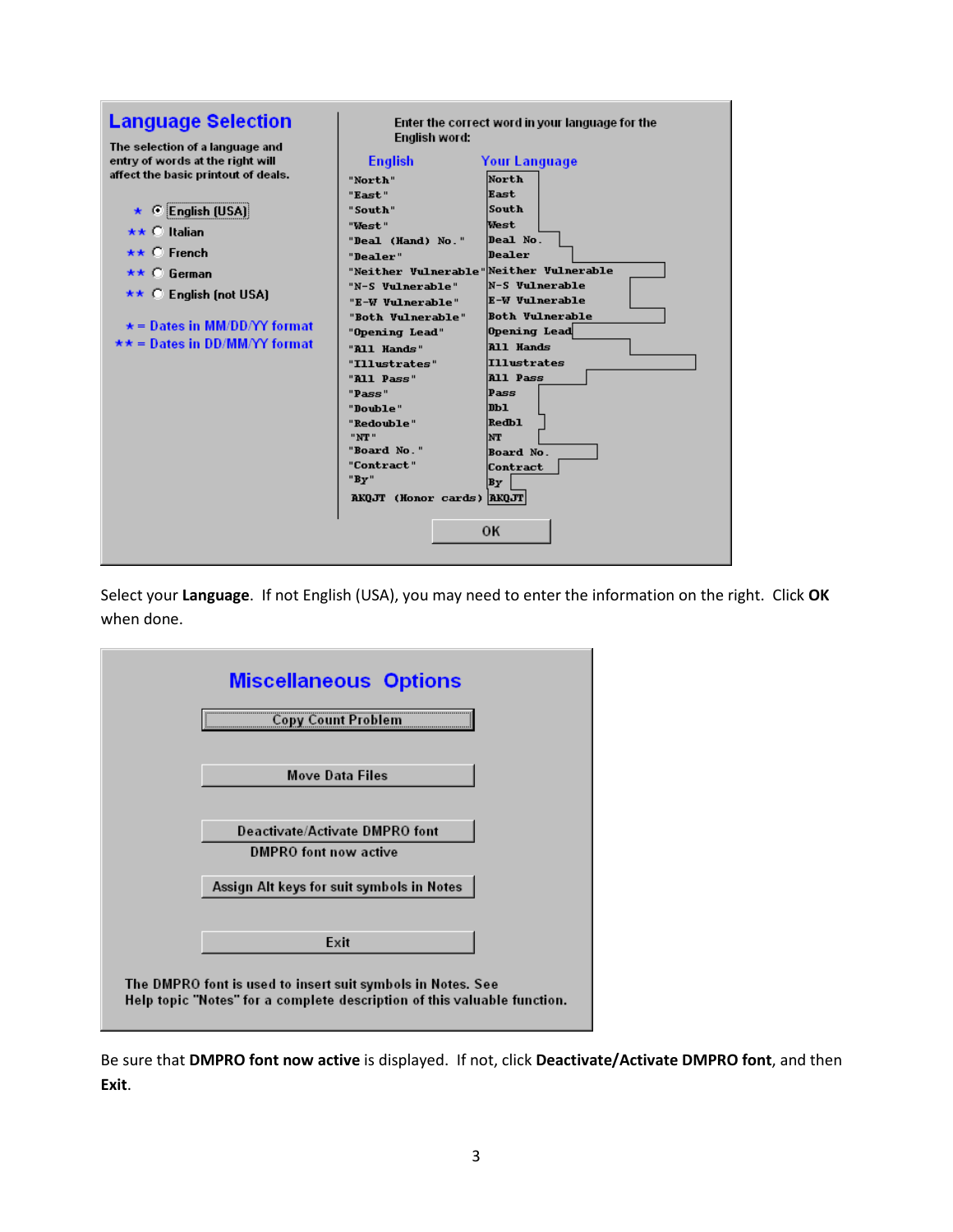# Generate Random Deals into a Deal File

#### Skip this section, if you already have a deal file in one of the four primary file formats.

The Dealer4 software may generate random deals, but you really need other software for that, such as Dealmaster Pro. This powerful program has a quirky interface, but ultimately it will produce top quality hand records, including analysis by Deep Finesse. (If you teach bridge, you should appreciate the ability to create a library of categorized hands for lessons, but that's beyond the scope of this article.) For our purposes, the best thing to do is to limit use of DM Pro to the distinct operations required. To generate the deals for one session:



1. Start Dealmaster Pro.

| <b>Standard Master Menu</b>                                                                                    |
|----------------------------------------------------------------------------------------------------------------|
| DEALMASTER<br>tm<br>PRO                                                                                        |
| Create Deals for club/tournament play use BigDeal                                                              |
| Enter/edit a new deal - Start DM Pro Simulator                                                                 |
| <b>Browse file of saved deals</b>                                                                              |
| <b>Random Deals File</b>                                                                                       |
| <b>Miscellaneous</b>                                                                                           |
| <b>Close Dealmaster Pro</b>                                                                                    |
| <b>Switch to Introductory Master Menu</b>                                                                      |
| Analyses by<br>FAQ's<br>deep inesse<br>Talk<br>Copyright 1995-2008 Edward C. Marzo<br>to<br>me.<br>Version 5.0 |

2. Click the first option on the main menu: Create random deals for club/tournament play.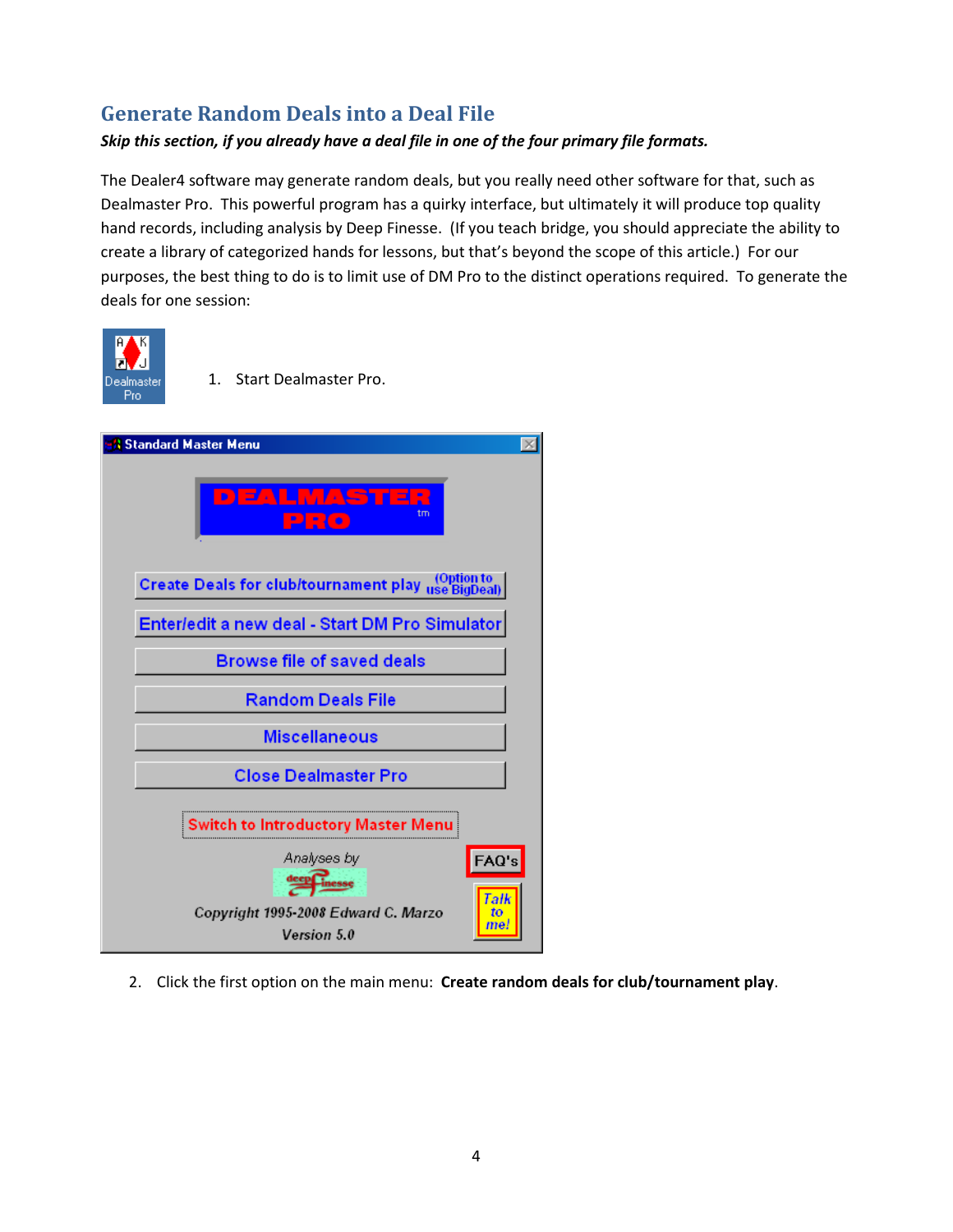# **Create Random Deals**

Help file topic "Big Deal" has extensive information about Big Deal and under what circumstances it is adviseable to use it. Generally, it is preferable for generating deals for tournament use where the deal generator must be capable of generating all of the 53,000,000,000,000,000,000,000,000,000+ possible deals. Big Deal can do this. Dealmaster Pro can generate slightly fewer.

There are many more output options for deals generated by Dealmaster Pro. All the options for deals generated by Big Deal are given below.

#### o 1. Use Dealmaster Pro deal generator

#### ◎ 2. Use Big Deal deal generator.

| Session: Name: anyname                                |
|-------------------------------------------------------|
| 04/01/2008<br>Date:                                   |
| <b>Number of deals:</b><br>36 - (Max: 50000)          |
| □ Print Hand Record                                   |
| <b>Output File options:</b>                           |
| <b>C PBN (Portable Bridge Notation) file</b>          |
| <b>O</b> Duplimate DLM file                           |
| <b>OD</b> Duplimate DUP file                          |
| <b>C</b> Autodealer BRI file                          |
| <b>C</b> Autodealer BRE file                          |
| $\nabla$ Save Hand Record and File option as defaults |

- 3. Select 2. Use Big Deal deal generator, and then:
	- a. Enter any name (won't be saved in the deal file)
	- b. Specify the date of the game
	- c. Enter the number of deals (likely 36 or 32)
	- d. Do not check Print Hand Record
	- e. Select one of the four primary file formats (e.g. Duplimate DUP file)
	- f. Check Save Hand Record and File option as defaults
	- g. Click OK



4. Click NO, do not show a statistical summary.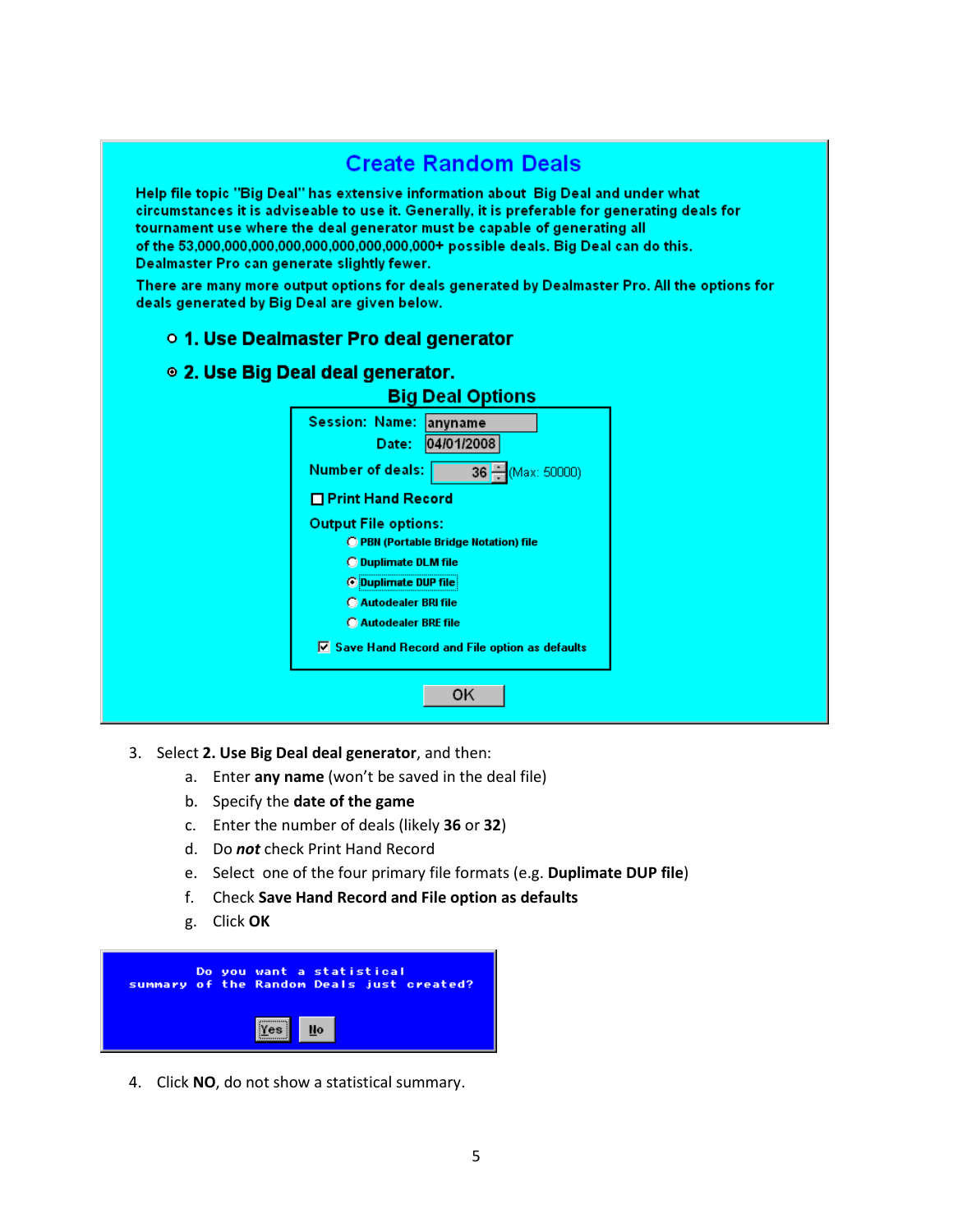| Save in: <b>C</b> dmpro                   | 4日普丽·     |
|-------------------------------------------|-----------|
| languages<br>080325.DUP                   |           |
| Name of DUP 080401                        | Save      |
| Save as type: dup<br>$\blacktriangledown$ | Cancel    |
|                                           | Help      |
|                                           | Code Page |
|                                           |           |

- 5. Save the deal file:
	- a. Name the deal file. For use with ACBLscore, YYMMDD or YYMMDDs (where s is M, A, E or L) is appropriate  $-080401$  is for April 1, 2008.
	- b. It's best to use the default DM Pro directory, C:\dmpro.
	- c. Click Save.

In subsequent steps, this deal file will be used to both create the hand records and deal the hands.

### Create the Hand Records

Creating the hand records takes quite a bit of computer processing. You could do this in the step above, but you would not get the deal file until the very end. Separating the steps allows you to start the hand records, and deal the cards while waiting.

- 1. Start DM Pro, if not already started (see "Generating Random Deals").
- 2. Click the Miscellaneous option (see "Dealmaster Pro Setup" above).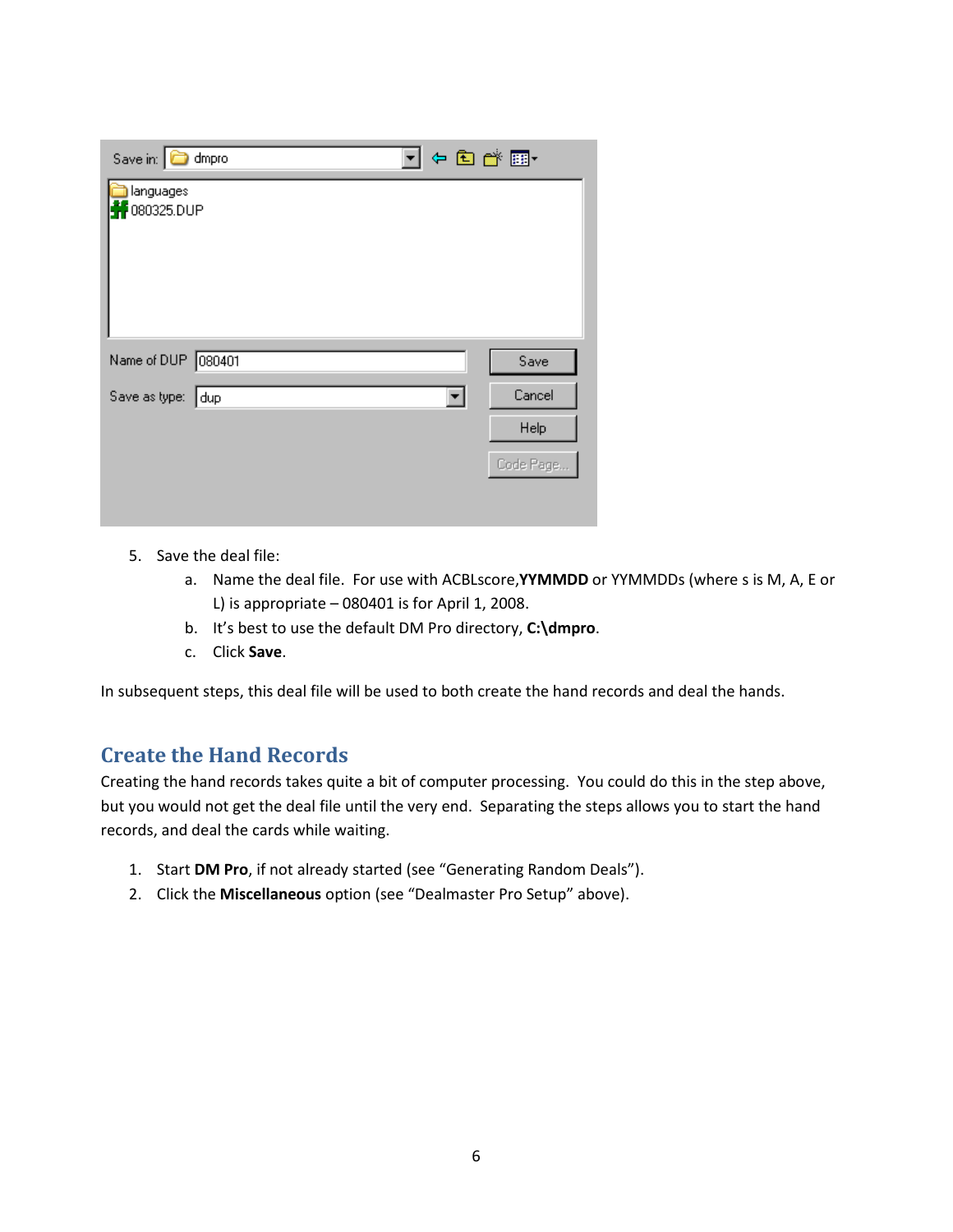| Miscellaneous Functions Menu        |
|-------------------------------------|
| <b>My name and Preferences</b>      |
| <b>Distribution Points Table</b>    |
| <b>Maintain Classifications</b>     |
| <u>A</u> ssign keys for A,K,Q and J |
| <u>I</u> mport Deal Files           |
| Language Selection                  |
| AddResses of Distributors           |
| <b>README File - Browse/Print</b>   |
| SUit Symbol Analysis                |
| Color Selection                     |
| Install Deep <u>F</u> inesse        |
| <b>Traveller Design</b>             |
| Misc. Problems/Other                |
| eXit                                |
|                                     |

3. Click Import Deal Files.

#### **IMPORT FILE** When the file you select is imported, you will have a variety of options to indicate what you want done with the deals in the imported file. Select the type of file to be imported: **Dealmaster File** O Dealmaster Pro File exported **Bridge Playing Programs: O PBN file (including GIB)** O \* Q-Plus (English BDE) O \* Q-Plus (French BDF) O \* Q-Plus (German BDD) O \* Microbridge (HND) O \* Bridgemate O \* Perfect Partner **Card Dealing Machines: O** Dealer4, Autodealer and BridgePartner (BRI) C Autodealer (BRE) © Duplimate (DUP) O Duplimate (DLM for Windows) C CDS file O LIN (BridgeBase) file  $*$  = Not yet operational 0K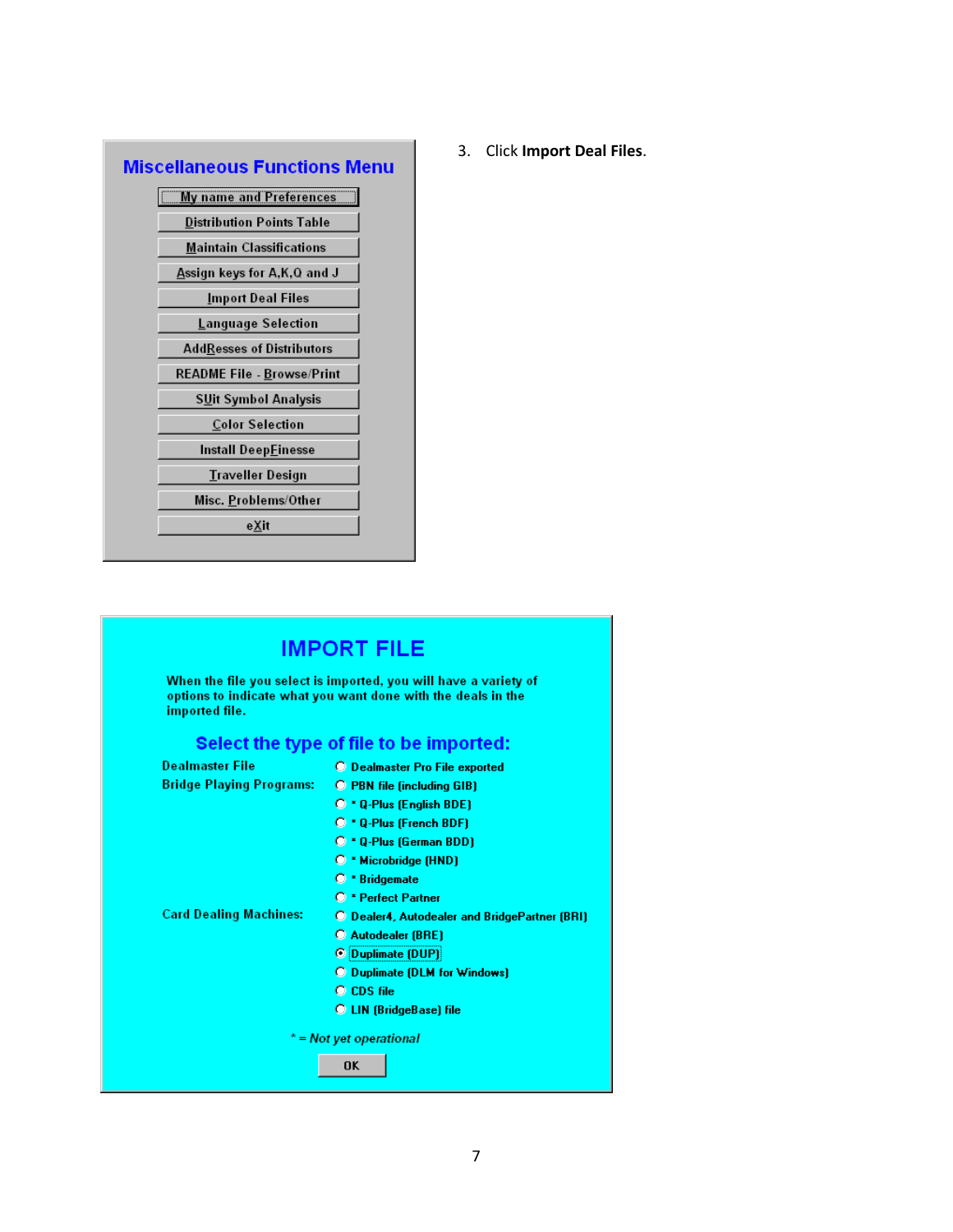4. Select your deal file type, and click OK.

| Look in: <b>c</b> dmpro    |            |  |   | ←白び囲・       |
|----------------------------|------------|--|---|-------------|
| languages<br>080325.DUP    |            |  |   |             |
| $\frac{17}{11}$ 080401.DUP |            |  |   |             |
|                            |            |  |   |             |
|                            |            |  |   |             |
|                            |            |  |   |             |
| Select                     | 080401.DUP |  |   | Import file |
| Files of type:             | ".dup      |  | ▼ | Cancel      |
|                            |            |  |   | Help        |
|                            |            |  |   | Code Page   |
|                            |            |  |   |             |

- 5. Select the deal file, and click Import File
- 6. Click OK, if a blue informatory screen appears.

|                                                                                                                                                                                                     | <b>Output Options for selected/imported Deals</b>                                                                                                                                                                     |                            |  |  |
|-----------------------------------------------------------------------------------------------------------------------------------------------------------------------------------------------------|-----------------------------------------------------------------------------------------------------------------------------------------------------------------------------------------------------------------------|----------------------------|--|--|
|                                                                                                                                                                                                     | <b>Number of Selected Deals:</b><br><b>Enter Session Name:</b><br>36                                                                                                                                                  |                            |  |  |
|                                                                                                                                                                                                     | Session Date: 04/01/2008<br>Option(Select 1 or more)                                                                                                                                                                  |                            |  |  |
| Α                                                                                                                                                                                                   | <b>Add selected deals to Browse File</b><br>Classify selected deals                                                                                                                                                   |                            |  |  |
| в                                                                                                                                                                                                   | <b>Select Deal Printouts desired:</b><br>1 deal/page<br>$\Box$ 2 deals/page<br>3 deals/page<br>4 deals/page                                                                                                           |                            |  |  |
|                                                                                                                                                                                                     | <b>Select any Hand Record printouts desired:</b><br><b><math>\overline{V}</math> Print North, South, East and West hands</b><br><b>Print South only</b><br>Print North and South hands only<br><b>Print East only</b> |                            |  |  |
|                                                                                                                                                                                                     | <b>Print West only</b><br>Print East and West hands only                                                                                                                                                              |                            |  |  |
|                                                                                                                                                                                                     | <b>Print North only</b><br>Color Choice: $\bullet \bullet$<br>$\nabla$ Print Date                                                                                                                                     | D.<br>$\bullet$ $\bullet$  |  |  |
| D                                                                                                                                                                                                   | Indicate "Practice Bidding" Printouts wanted:<br>Format:<br>$\Box$ East $\sqrt{ }$ $\Box$ South<br><b>Print Sheet for:</b><br>$\mathbb{Z} \Box$ North<br>$\blacksquare$ West                                          | G 3 Across<br>$C$ 4 Across |  |  |
| Ξ                                                                                                                                                                                                   | Print Goldway Practice Bid format(Used by Bobby GOLDman-Paul SoloWAY)                                                                                                                                                 |                            |  |  |
| F                                                                                                                                                                                                   | Create files for GIB, Q-Plus, Microbridge, BridgeMate, Perfect Partner; DUPLIMATE & AUTODEALER machines                                                                                                               |                            |  |  |
|                                                                                                                                                                                                     | <b>Print Traveller with cards held by N,E,S and W</b>                                                                                                                                                                 |                            |  |  |
| = Option to create output Text file<br>On Printouts, show Dealer and Vulnerability? @ Yes @ No<br>Use previous text<br>Enter text to appear at top of "Hand Record" or "Practice Bidding" Printout: |                                                                                                                                                                                                                       |                            |  |  |
| Check here                                                                                                                                                                                          |                                                                                                                                                                                                                       |                            |  |  |
| to print line<br>in 14 pt bold                                                                                                                                                                      |                                                                                                                                                                                                                       |                            |  |  |
|                                                                                                                                                                                                     |                                                                                                                                                                                                                       | OK                         |  |  |

- 7. Be sure to get this page right:
	- a. Leave the Session Name blank
	- b. Change the Session Date to the date of the game
	- c. Check Print North, South, East and West Hands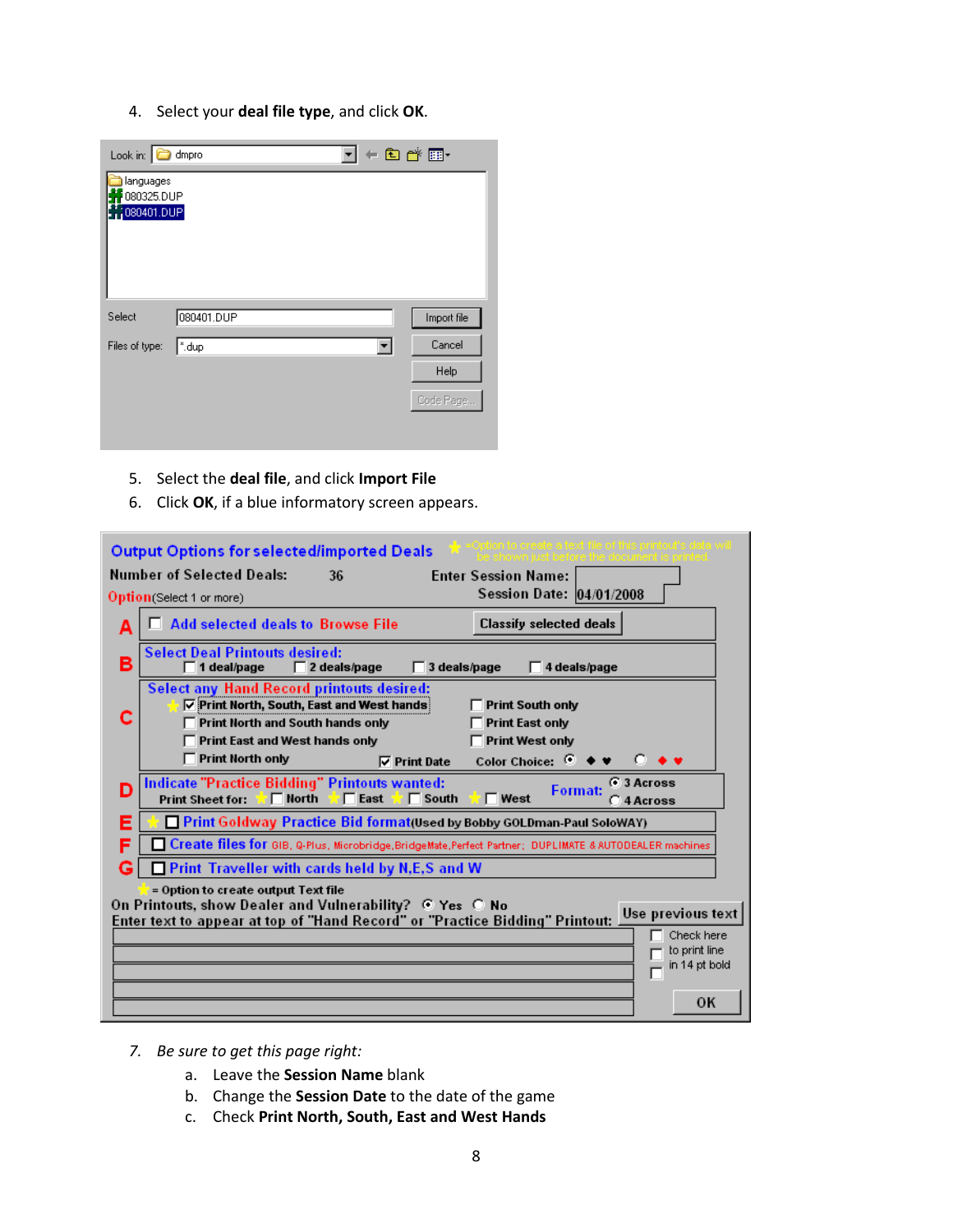#### d. Click OK



8. Click Yes, show makeable contracts on Hand Record.



9. Select More Comprehensive Tests, not Fast Mode, and OK.

Note: A comparison of the results with Fast Mode checked and unchecked, showed no difference in makeable contracts for a set of 36 boards, but I no longer check this box. The comprehensive tests check 6 card fits.

Computation of the makeable contracts will begin. It's probably time to deal the cards (see below). Just let the computation continue, no matter how long it takes.

Usually, I prepare a bunch of deals in advance, so that I can deal and print quickly.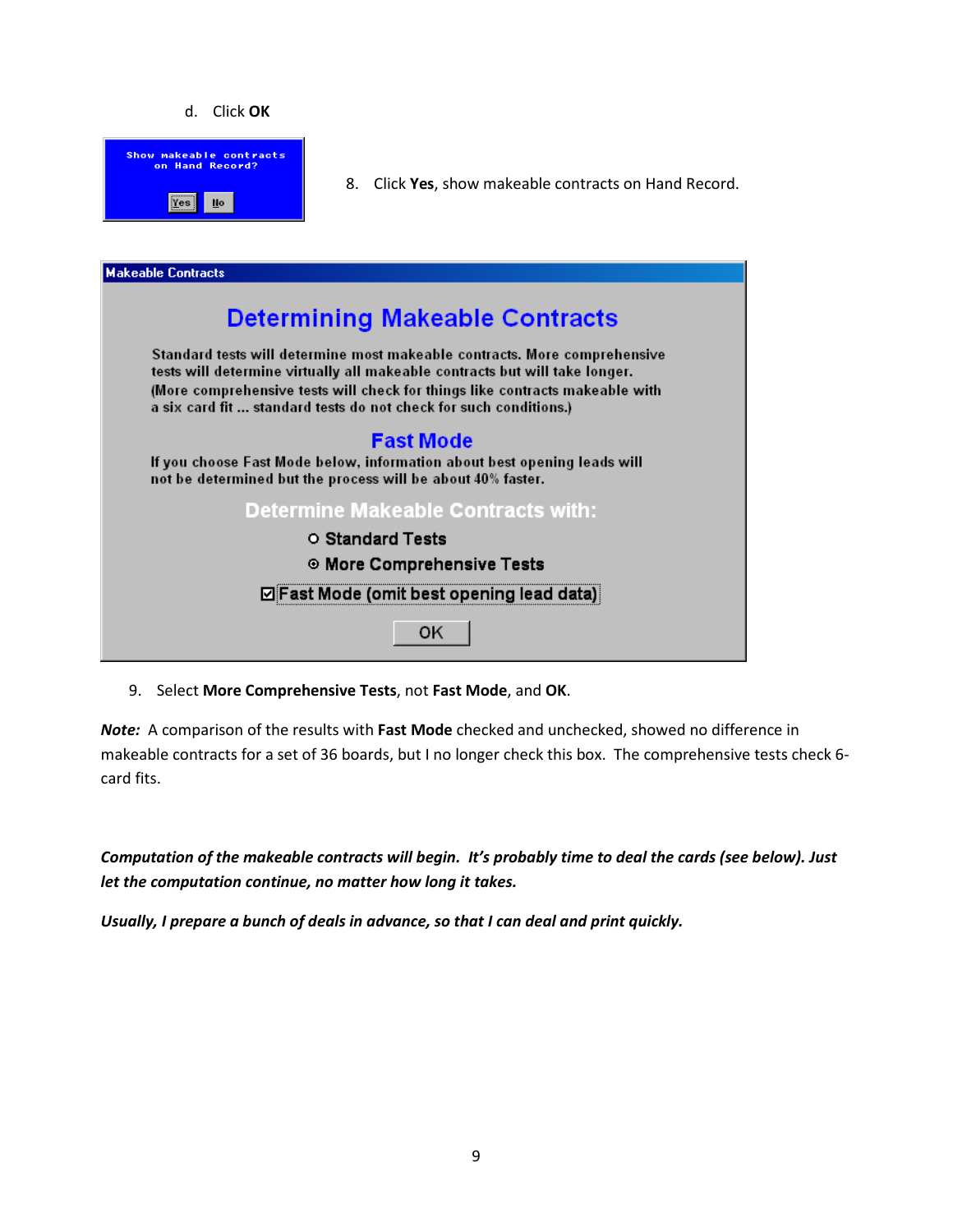| <b>Print Hand Record for Four Hands</b>                                                                                                                                                                                                                                                                                             |                           |
|-------------------------------------------------------------------------------------------------------------------------------------------------------------------------------------------------------------------------------------------------------------------------------------------------------------------------------------|---------------------------|
| ◎ Three across (18/page)<br>○ Four across (24/page)                                                                                                                                                                                                                                                                                 |                           |
| Headeron Hand Record can have either of two formats                                                                                                                                                                                                                                                                                 |                           |
| ◎ Format 1: Standard Header<br>Standard format includes your name, Session Name, date(optional),<br>and an optional 14 character large print entry in upper right corner.                                                                                                                                                           | See Help File topic "Hand |
| Enter optional text for large print in upper right corner<br>of the Standard Header format (max. 14 characters)<br>Handicap                                                                                                                                                                                                         | Record" for help.         |
| ○ Format 2: Big Bold Unique Header<br>Big Bold format will print as the header only that which is entered in the "Big Bold Header" box below.<br>If you want the date to show, it must be in the Big Bold Header entry.                                                                                                             |                           |
| Double click on the entry you want. Select "New" to create a new Big Bold header.                                                                                                                                                                                                                                                   |                           |
| lNew                                                                                                                                                                                                                                                                                                                                |                           |
| Big Bold Header:Modify as required. To delete an entry, clear it to all spaces.                                                                                                                                                                                                                                                     |                           |
| Maximum size is about 60 characters of upper and lower case. Use mostly lower<br>case unless your entry is very short. Heading will be left justified. To center it, insert<br>spaces at the left and then use the following to see how well it is centered.<br>Test position on 8.5 x 11 paper<br><b>Test position on A4 paper</b> |                           |
| ОK                                                                                                                                                                                                                                                                                                                                  |                           |

- 10. When computation of the makeable contracts completes, this box will appear be sure to get this right, there's no going back:
	- a. Select 3 across (18/page), unless you are doing only 24 boards.
	- b. Select Format 1: Standard Header
	- c. Enter the type of game in the box under the Format 1 bullet, e.g. Handicap
	- d. Click OK.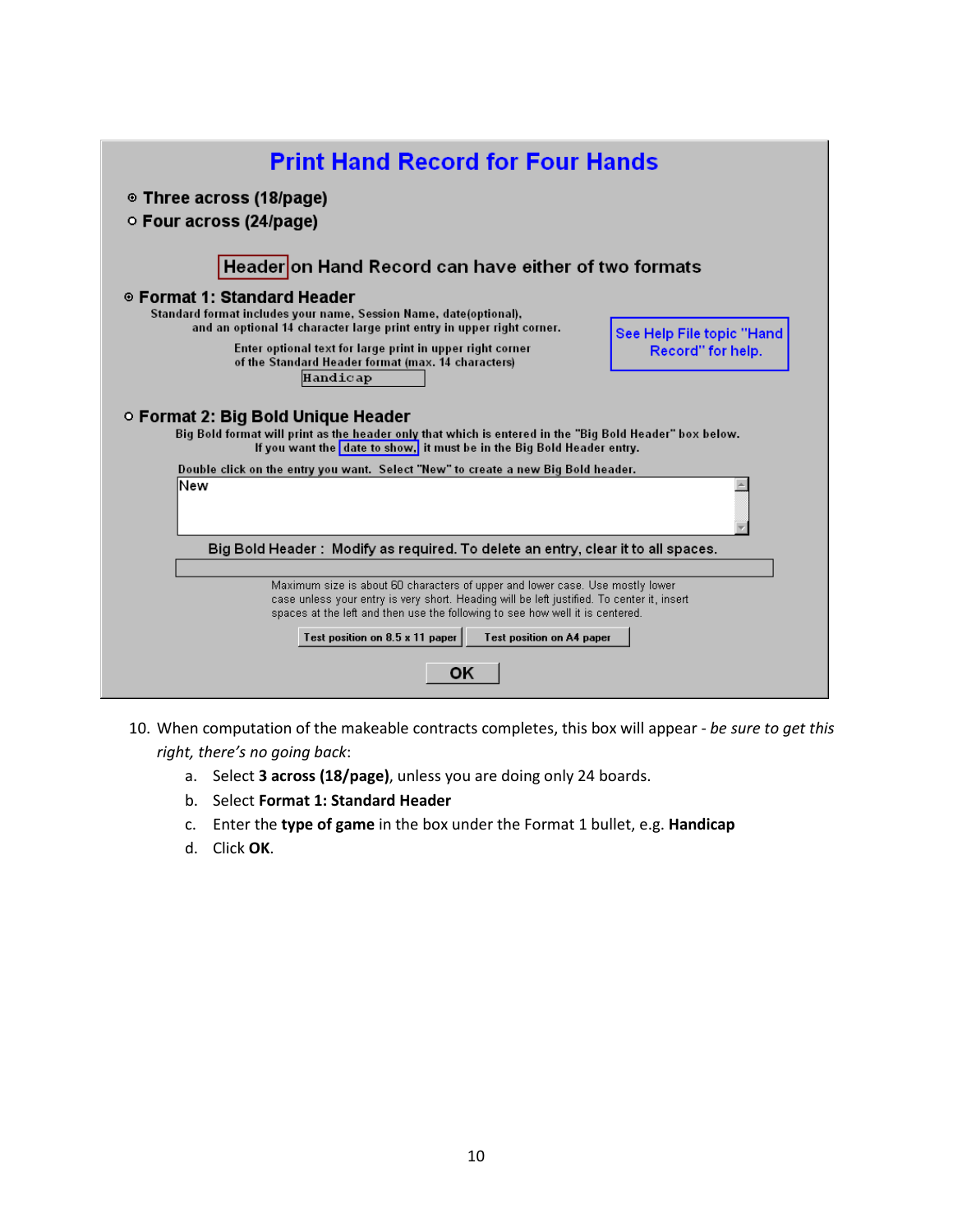| <b>HAND RECORD FOR ALL FOUR HANDS</b>                                                                                                                                                                                                                                                                               |
|---------------------------------------------------------------------------------------------------------------------------------------------------------------------------------------------------------------------------------------------------------------------------------------------------------------------|
| □ Print HCP for each deal on Hand Record                                                                                                                                                                                                                                                                            |
| ◘ Print Recap of HCP's and hand shapes on Hand Record<br>The recap will not cause an extra page unless:<br>1 the format is 3 across and the Nol of Deals is<br>18 (15, 33 or 51 if you have a Note at the top)<br>2, the format is 4 across and the No. of Deals is<br>24 (20,44,68 if you have a Note at the top.) |
| □ Show Preview of Printout before Printing                                                                                                                                                                                                                                                                          |
| ☑ Show Printer Dialog (enables entering Copy Count, etc.)                                                                                                                                                                                                                                                           |
| $\Box$ A4 paper (not 8.5" x 11")                                                                                                                                                                                                                                                                                    |
| $\Box$ Prepare Output TXT file                                                                                                                                                                                                                                                                                      |
| $\Box$ Prepare HTML file                                                                                                                                                                                                                                                                                            |
| OK                                                                                                                                                                                                                                                                                                                  |

11. Check the box for Show Printer Dialog (enables entering Copy Count, etc.). In Europe, you probably want to check A4 paper (not 8.5" x 11"). Click OK.

| Printer  |                    |           |        |
|----------|--------------------|-----------|--------|
| Printer  |                    |           |        |
| Name:    | CutePDF Writer     |           |        |
| Status:  | Ready              |           |        |
| Type:    | CutePDF Writer     |           |        |
| Where:   | CPW <sub>2</sub> : |           |        |
| Comment: |                    |           |        |
|          |                    |           |        |
| Network  |                    | <b>OK</b> | Cancel |
|          |                    |           |        |

12. Select CutePDF Writer as your printer, and click OK. Then click OK again on the following:

| Print               |                    |          |                                                                        |                |
|---------------------|--------------------|----------|------------------------------------------------------------------------|----------------|
| Printer             |                    |          |                                                                        |                |
| Name:               | CutePDF Writer     |          | ▼∣                                                                     | Properties     |
| Status:             | Ready              |          |                                                                        |                |
| Type:               | CutePDF Writer     |          |                                                                        |                |
| Where:              | CPW <sub>2</sub> : |          |                                                                        |                |
| Comment:            |                    |          |                                                                        |                |
| Print range:        |                    |          | Copies                                                                 |                |
| ়ে All              |                    |          | Number of copies:                                                      | 클<br>I1        |
| C Pages             | from: $1$          | to: 9999 |                                                                        |                |
| $\bigcap$ Selection |                    |          | $\lceil \frac{1}{2} \rceil \cdot \frac{1}{2} \rceil \cdot \frac{1}{2}$ | $\Box$ Collate |
|                     |                    |          | 0K                                                                     | Cancel         |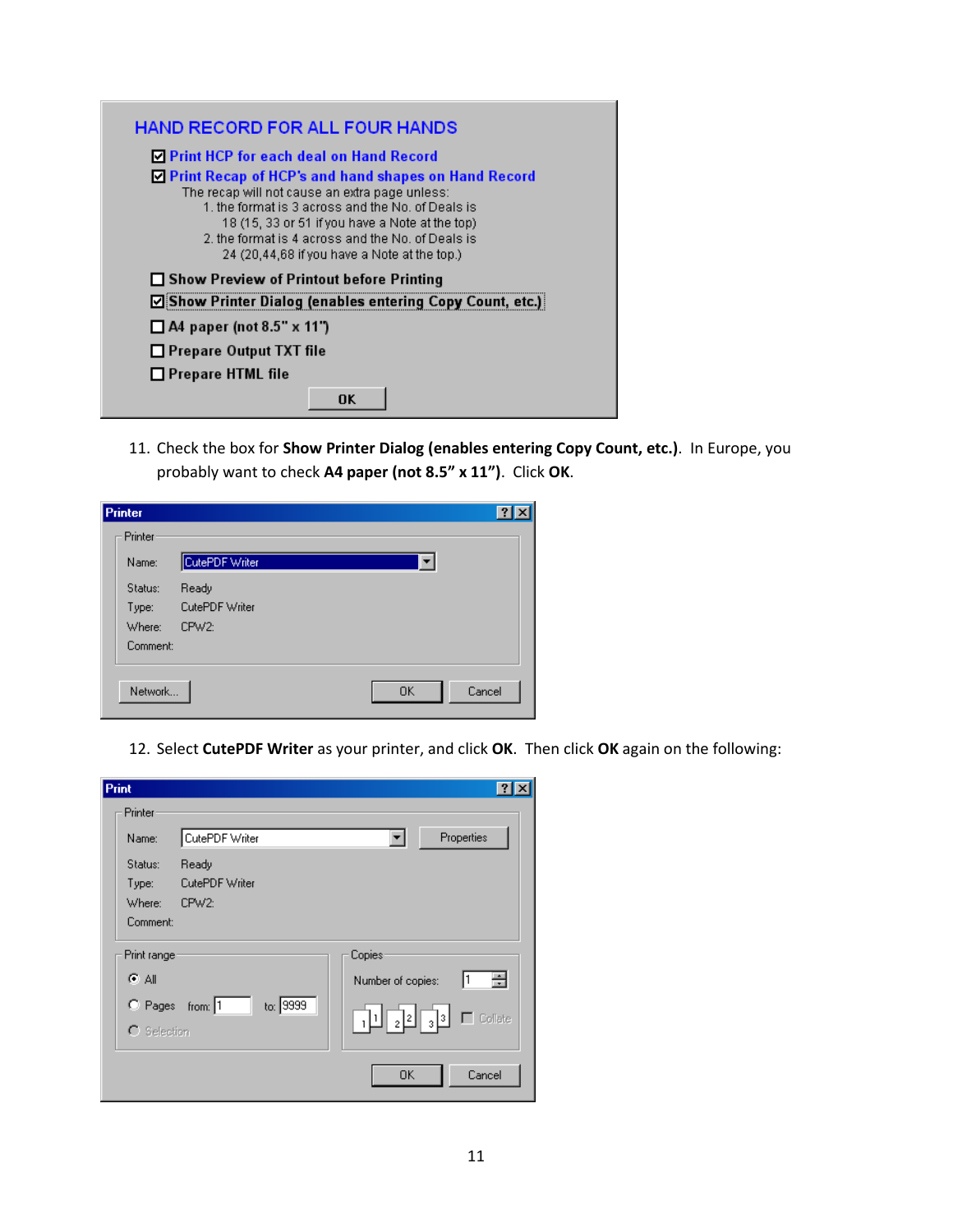| Save in:                                                                                                                                                                                                                                                           | Temp                            | - 8 - 8 - 8 - |  |  |  |  |
|--------------------------------------------------------------------------------------------------------------------------------------------------------------------------------------------------------------------------------------------------------------------|---------------------------------|---------------|--|--|--|--|
| 080325.pdf                                                                                                                                                                                                                                                         |                                 |               |  |  |  |  |
|                                                                                                                                                                                                                                                                    |                                 |               |  |  |  |  |
|                                                                                                                                                                                                                                                                    |                                 |               |  |  |  |  |
|                                                                                                                                                                                                                                                                    |                                 |               |  |  |  |  |
|                                                                                                                                                                                                                                                                    |                                 |               |  |  |  |  |
| File name:                                                                                                                                                                                                                                                         | 080401                          | Save          |  |  |  |  |
|                                                                                                                                                                                                                                                                    | Save as type: PDF Files (".pdf) | Cancel        |  |  |  |  |
| Move up to CutePDF 3.0 and get advanced control over your PDF documents.<br>Easily edit PDF files, add security, stamps, bookmarks or header/footer, make<br>booklets, impose (n-Up), split & merge PDFs, save PDF forms, and much more!<br>http://www.CutePDF.com |                                 |               |  |  |  |  |

- 13. Save the PDF file to disk:
	- a. Name the resulting PDF file (YYMMDD or YYMMDDs, for consistency with ACBLscore)
	- b. Select the output directory (for example, C:\Temp)
	- c. Click Save



- 14. Click NO, do not print again.
- 15. Exit, Close Dealmaster Pro.

### Deal the Cards

#### Pay attention to your posture to avoid repetitive strain or back injury!

I use flip-open boards. (If you don't have them, an assistant can definitely speed up the process, by removing cards from boards for you.) Here's my method of setting up the area for dealing:



1. Start the Dealer4 software.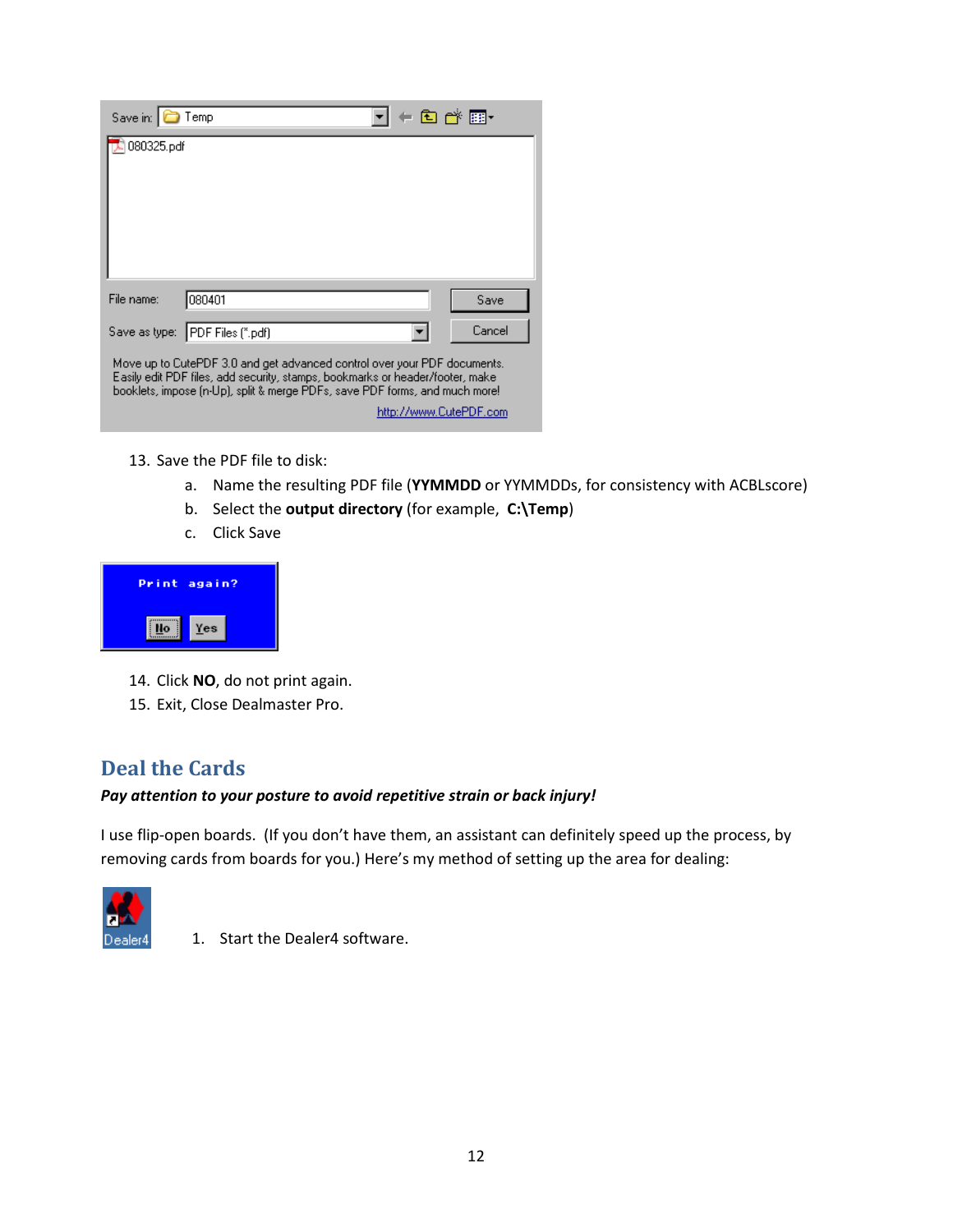| Main Menu                |                                                             |                         |              |                           |   |
|--------------------------|-------------------------------------------------------------|-------------------------|--------------|---------------------------|---|
| Deal<br>File             | Edit                                                        | Print Setup Maintenance | Help         |                           |   |
| New<br>Load              | ded                                                         | <b>HCP</b>              | <b>Distr</b> | <b>Hand Shapes</b>        |   |
| Save<br>Delete           | Hand N                                                      |                         |              | Shape   Actual   Expected |   |
| Exit                     | E                                                           |                         |              |                           |   |
|                          | S                                                           |                         |              |                           |   |
|                          | W                                                           |                         |              |                           |   |
| <b>Inner Similarity:</b> |                                                             |                         |              |                           |   |
| Min frequency            |                                                             |                         |              |                           |   |
| <b>Max frequency</b>     |                                                             |                         |              |                           |   |
|                          | <b>Migration Path Pty Ltd</b><br><b>Dealer 4 Ver 4.15.5</b> |                         |              |                           |   |
| History records: 108     |                                                             |                         |              |                           | h |

2. Select File – Load.

| Open Deal file |                                   |                                                      |                                  |       | 2X     |
|----------------|-----------------------------------|------------------------------------------------------|----------------------------------|-------|--------|
|                | Look in:                          | $\Box$ dmpro                                         |                                  | 中国首团中 |        |
|                | My Recent<br>Documents<br>Desktop | languages<br>080325.DUP<br>$\frac{1}{2}$ 1080401.DUP |                                  |       |        |
|                | My Documents                      |                                                      |                                  |       |        |
|                | My Computer                       |                                                      |                                  |       |        |
|                |                                   | File name:                                           | 080401.DUP                       |       | Open   |
|                | My Network<br>Places              | Files of type:                                       | dup (".dup)<br>Open as read-only | ▼     | Cancel |

3. Browse to where the deal file is (C:\dmpro), select the file, and click Open.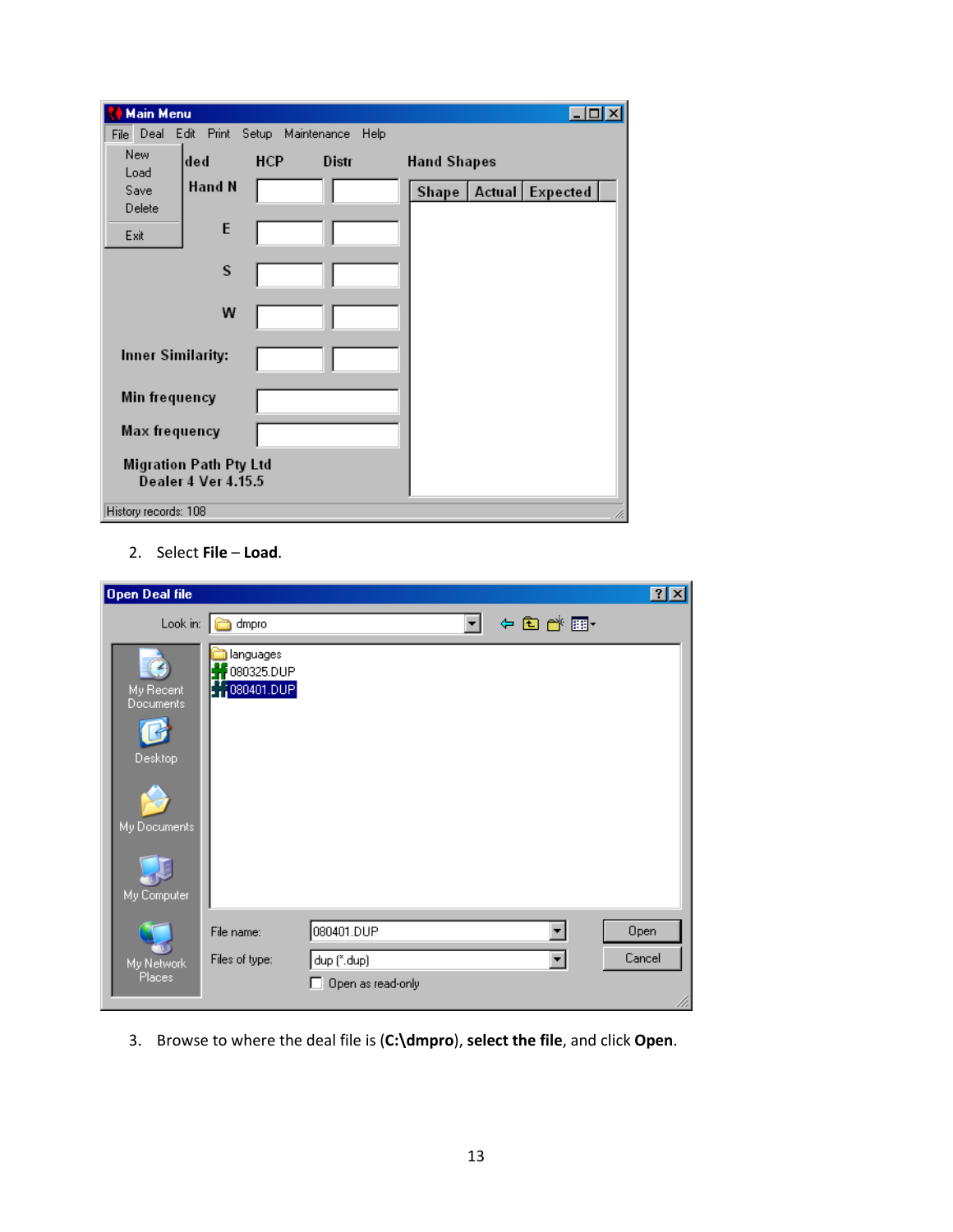| <b>Main Menu</b>                                                       |            |       |                         |                         | - I⊡I ×I   |  |  |
|------------------------------------------------------------------------|------------|-------|-------------------------|-------------------------|------------|--|--|
| Deal<br>Edit<br><b>Print</b><br>Maintenance<br>Help<br>File I<br>Setup |            |       |                         |                         |            |  |  |
| <b>Boards loaded</b>                                                   | <b>HCP</b> | Distr | <b>Hand Shapes</b>      |                         |            |  |  |
| Hand N<br>36                                                           | 10.6       | 1.8   | Shape                   | Actual                  | Expected [ |  |  |
|                                                                        |            |       | 4432                    | 31                      | 31         |  |  |
| E                                                                      | 9.4        | 1.6   | 5332                    | 16                      | 22         |  |  |
|                                                                        |            |       | 5431                    | 14                      | 19         |  |  |
| S                                                                      |            |       | 5422                    | 17                      | 15         |  |  |
|                                                                        | 10.0       | 1.7   | 4333                    | 14                      | 15         |  |  |
|                                                                        |            |       | 6322                    | 9                       | 8          |  |  |
| W                                                                      | 9.9        | 1.8   | 6421                    | 5                       | 7          |  |  |
|                                                                        |            |       | 6331                    | 7                       | 5          |  |  |
| Inner Similarity:                                                      | 18         | 1:30  | 5521                    | 10                      | 5          |  |  |
|                                                                        |            |       | 4441                    | 7                       | 4          |  |  |
| Min frequency                                                          |            |       | 7321                    | 3                       | 3          |  |  |
|                                                                        | 18% 6♦ N   |       | 6430                    | $\mathfrak z$           | 2          |  |  |
| Max frequency                                                          |            |       | 5440                    | 1                       | 2          |  |  |
|                                                                        | 47% 9♠ E   |       | 5530                    | $\overline{\mathbf{c}}$ | 1          |  |  |
| <b>Migration Path Pty Ltd</b>                                          |            | 6511  | $\overline{\mathbf{c}}$ |                         |            |  |  |
| <b>Dealer 4 Ver 4.15.5</b>                                             |            |       | 6520                    | 0                       |            |  |  |
|                                                                        |            |       | 7222                    | d.                      |            |  |  |
| Ready                                                                  |            |       |                         |                         | h.         |  |  |

1. Click Deal. Click Deal again on the next window:

| 図<br><b>Dealing Program</b> |                                           |                                                              |      |  |  |  |  |
|-----------------------------|-------------------------------------------|--------------------------------------------------------------|------|--|--|--|--|
| <b>Data File:</b>           | C:\dmpro\080401.DUP                       |                                                              |      |  |  |  |  |
| Autodealer                  | <b>Idle</b>                               | <b>Display Boards</b>                                        |      |  |  |  |  |
| <b>Board: 1</b><br>Vul:     | <b>None</b><br><b>Dealer: North</b>       |                                                              |      |  |  |  |  |
|                             | $\overline{\mathsf{N}}$<br>W<br>S         | E                                                            |      |  |  |  |  |
| Prev<br>First               | $Next$<br>$D$ eal<br><b>Break</b><br>Last | $\overline{\mathsf{w}}$<br>$\overline{\mathbf{s}}$<br>N<br>0 | Exit |  |  |  |  |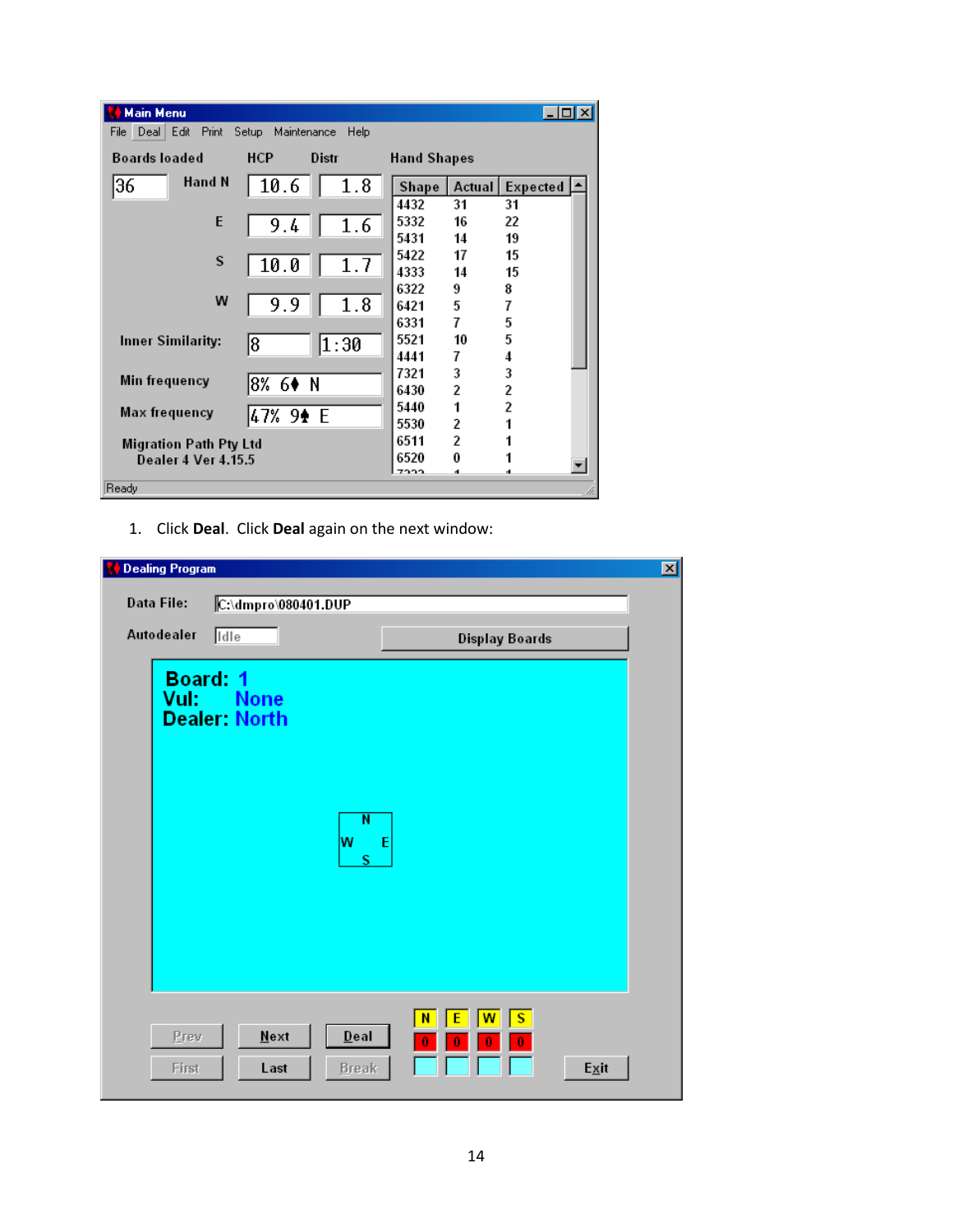- 2. Clear the area to the left and right of the monitor, push the keyboard and monitor back to allow 10+ inches (.25m), and set the PlayBridge Dealer4 machine back against the keyboard. Be sure it's connected to the computer and powered on. A good 60 inches (5 ft, 1.5m) of width is useful, with you in the center, in front of the machine, with an extra 4 inches (.1m) in front of that.
- 3. Connect the machine to power and the computer.
- 4. Check that the lens is clean. If not, use compressed air or a soft brush to clean it.
- 5. Get all 36 boards out and stack them up to your right, 12 to a stack, north pointed away from you, board 1 on top and nearest.
- 6. Remove the cards from the last two boards (35 & 36), and put them into the hopper, face down. This rotates the decks, so that they will wear evenly.
- 7. Remove the cards from board 1, and put them onto the hopper. They won't fit, but the extra weight will help.
- 8. Continuing for all boards:
	- a. Insert the open, empty board into the machine
	- b. Grab the next board, and put it on your lap, opening away from you
	- c. Remove the cards, two hands at a time, stacking them in front of the machine (to reduce wear on the joint, I don't open the board at this time)
	- d. Put the new cards onto the hopper
	- e. Look through the top if a card is leaning, push the top of the board down, and either poke the card down with a finger, or jiggle the aluminum flip plate until the card drops (see "The Flip Plate" below).
	- f. Remove the board from the machine, snap it securely closed, and stack it to the left, upside down - make three stacks of 12 boards, neatly enough that they do not fall over.

The machine may have trouble with warped cards, especially if bowed up in the middle. Bend the cards down in the center, or hold them down lightly, if cards do not feed. While the last board is dealing, it helps to press down lightly on the middle of the deck with a finger nail.

### Errors Detected by Dealer4 Software

After correcting any of these errors, you will usually have to click Continue, or press the Start button on the front left of the machine.

Card Recognition Error: The machine could not recognize a card. Check the bottom card (might be a Joker or upside down), the lens, and that there is sufficient weight on the hopper.

Card Feed Error: Usually, this means that the card on the bottom is not straight and flat, but it could indicate a card jam. Check the bottom card and the feed area.

No Card Box: The machine does not detect the presence of a bridge board, (or the flat dealing plate). Jiggle or press the board in firmly.

Lost Communication: Check both ends of the USB cable. Jiggle it or move to another port, if necessary.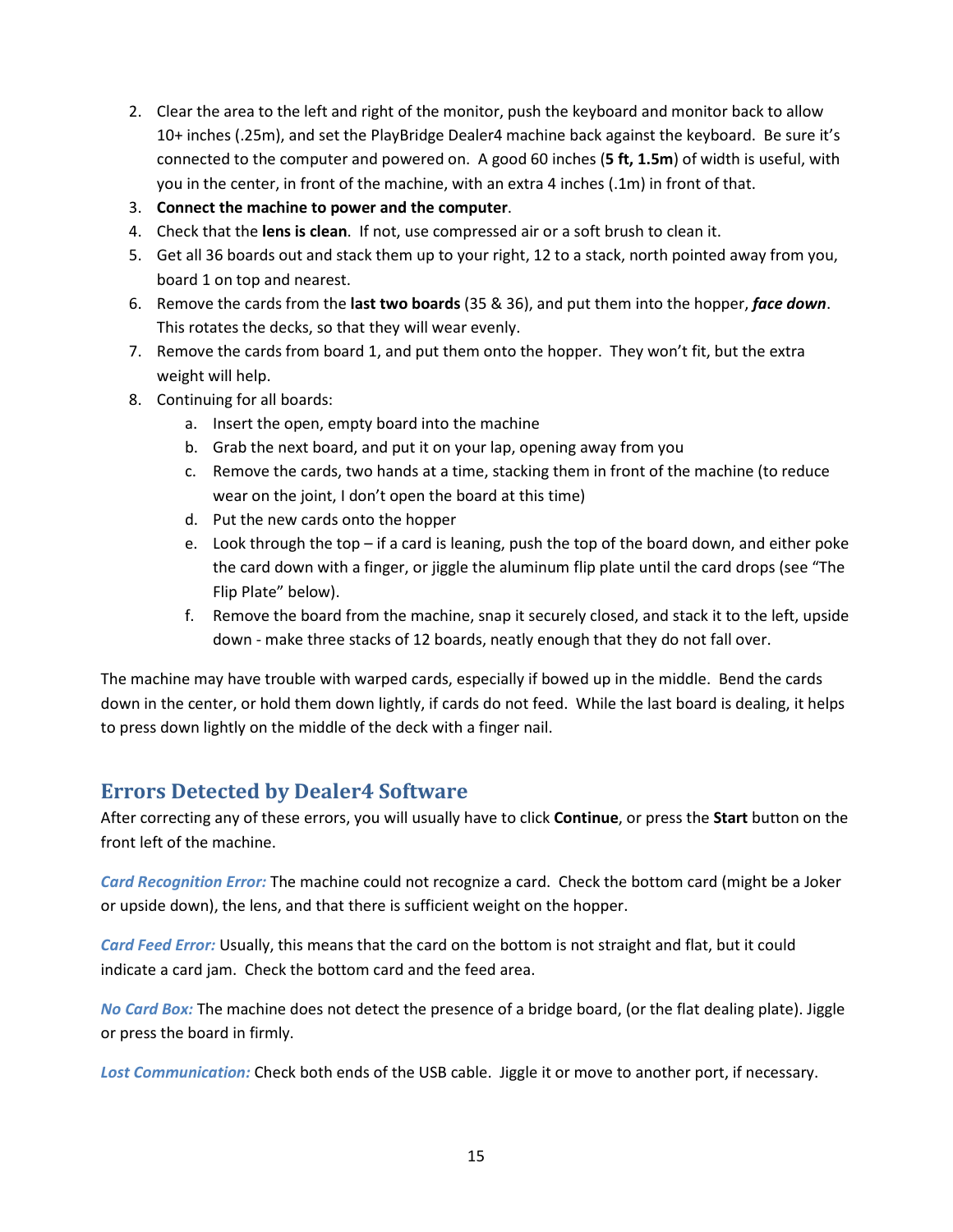# The Flip Plate and Leaning Cards

The flip plate, on models designated "PlayBridgeDealer4" instead of just "Dealer4", is intended for use with flip-open boards. It generally improves the alignment of cards into the boxes of the board. However, it also contributes to the possibility of leaning cards.

The Dealer4 will not normally deal while the flip plate is raised, because card jams would result. You should be able to deal onto the flat plate with the flip plate in place, but you will have to raise the flip to remove the cards, and lower the flip for the next deal.

To remove the flip plate, from the designer's instructions:

- 1. Open the flip plate.
- 2. Using small pliers, remove the springs from both sides.
- 3. From the left side, remove the screw that is holding the flip plate in position.
- 4. Slide the flip plate off the right screw (it is not required to remove the right screw).
- 5. Be careful to save the plastic washers on both sides.
- 6. When the plate is removed, you cannot deal because software will issue a "Flip Plate Open" Error. To override it, first connect the machine to power and the computer. Click **Maintenance** on the Dealer4 software main menu. Check **Disable Flip Plate Switch**, and click on **Save Parameters**.

To reinstall the flip plate, reverse the above procedures. Dealing with the flip open (failing to reset the Maintenance option) will result in major card jams.

To reduce the likelihood of leaning cards, be sure the **card width adjustment** on the machine is not too tight (which could cause cards to twist, when dealt), and use sufficient pressure in the hopper, as recommended above. Clean cards should help.



My Dealer4 with spring-loaded aluminum "flip plate" and navy blue "new generation" bridge board in place. The Dealer4 software requires the flip plate to be down, whether dealing into a board or onto the plastic plate. Poke a finger through a hole or tap the side of the board to clear leaning cards.